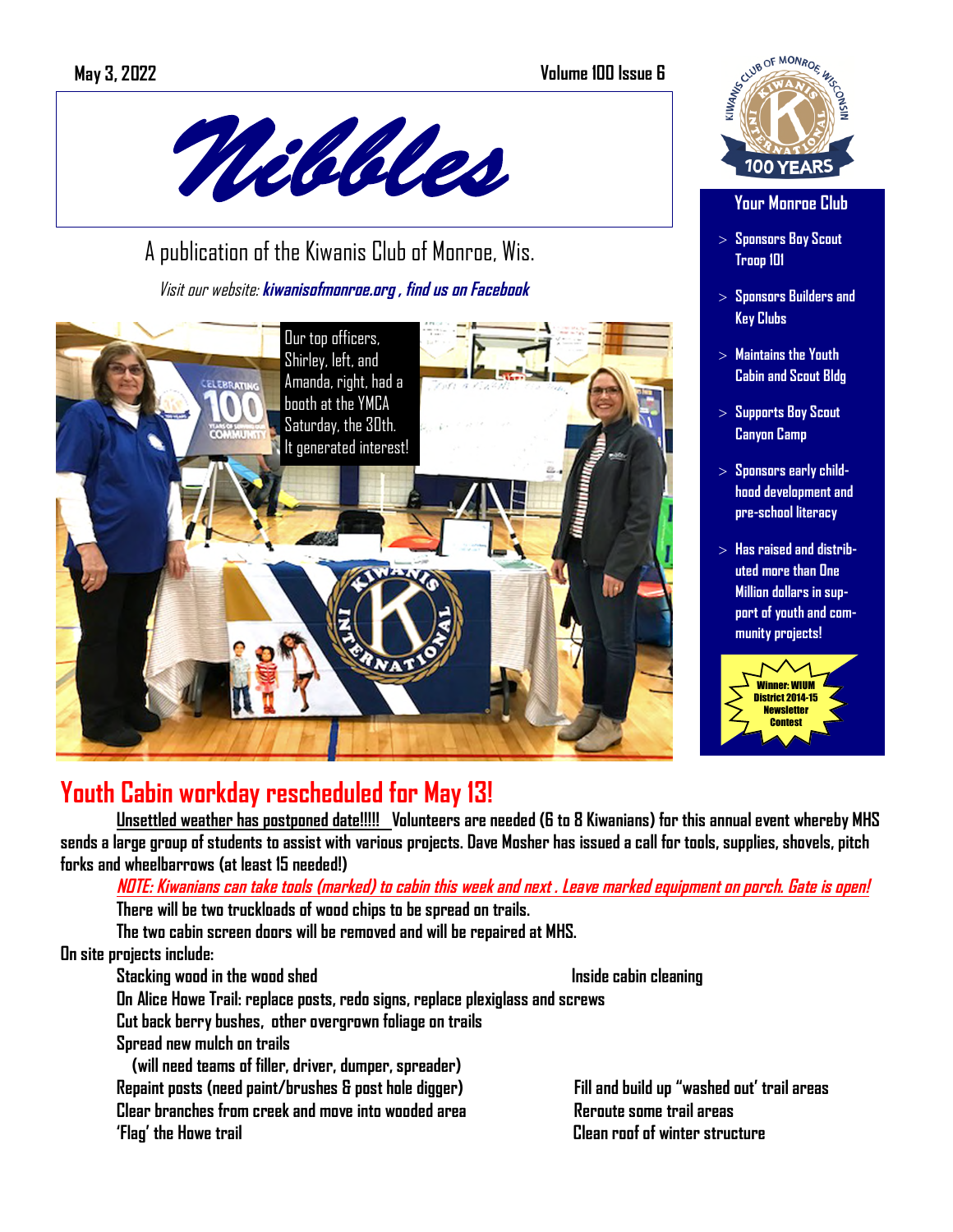## **NIBBLES**

Page 2

# It's this year!



Deep fried cheese curds · Raclette · Grilled cheese Cream puffs . Nachos . Pulled pork E Cheesecake-on-a-stick . Corn dogs Burgers • Steak sandwiches • Apple dumplings<br>Cookie dough sundaes • Stuffed baked potatoes Mac-n-cheese . Mini donuts . Frozen yogurt . Fries

Yodeling . Alphorns . Accordions . Swiss Heritage . Antique Tractor Show . Kids' Street<br>• Family Farm Adventure . Live Music · Cheese Tent · Old Time Cheesemaking Demo · Wedgie Cheese Days Mascot . Children's Parade • Colony Brands Hospitality Tent • Local Brews<br>Cow Milking Contest • Dairy Farm and Barn Quilt Tours . Big Radio Dining Tent . Cheese Days Chase



## Congratulations Monroe Kiwanis!

#### **Monroe Kiwanis Honored**



Monroe Kiwanis Club has<br>been named a<br>"Distinguished Club" for<br>last year. Past President<br>Jim Glessner accepted the<br>banner patch from Past<br>content clon Mantaudel Governor Jean Manteufel, Appleton, at the Madison mid-year conference<br>March 26. Madison West March 26: Madison West<br>and Monroe Clubs were<br>the only two clubs to be<br>named as such in the<br>entire Division 5. Glessner<br>and Secretary Beth<br>Kindschi also received<br>"distinguished" folfter<br>riss

Congratulations to the members of the Monroe Kiwanis on being mamed a Distinguished Club. It is not surprising considering all you do for our community! also, Congratulations to Jim and Beth on your distinguished officer Thanks for all you do !! Monroe Parks and Recreation Dept.

Date: April 9, 2022 at 12:27:07 PM CDT To: president@kiwanisofmonroe.org Subject: Easter egg drive thru

Dear Sir or Mam.

Kiwanis thanked for Easter Egg Hunt!

I want to express my Sincere Gratitude for your organization having the the Easter Egg Drive thru. My children's Face's lit up with joy being able to interact with your people and the Easter Bunny. Your people and your organization is a reason why my family lives in the Monroe area because of the positive nature and growth that you'll bring to the table.

Thank you again for being a Great Organization. Please thank your people that were involved in this day.

Sincerely.

**Benjamin Bacon**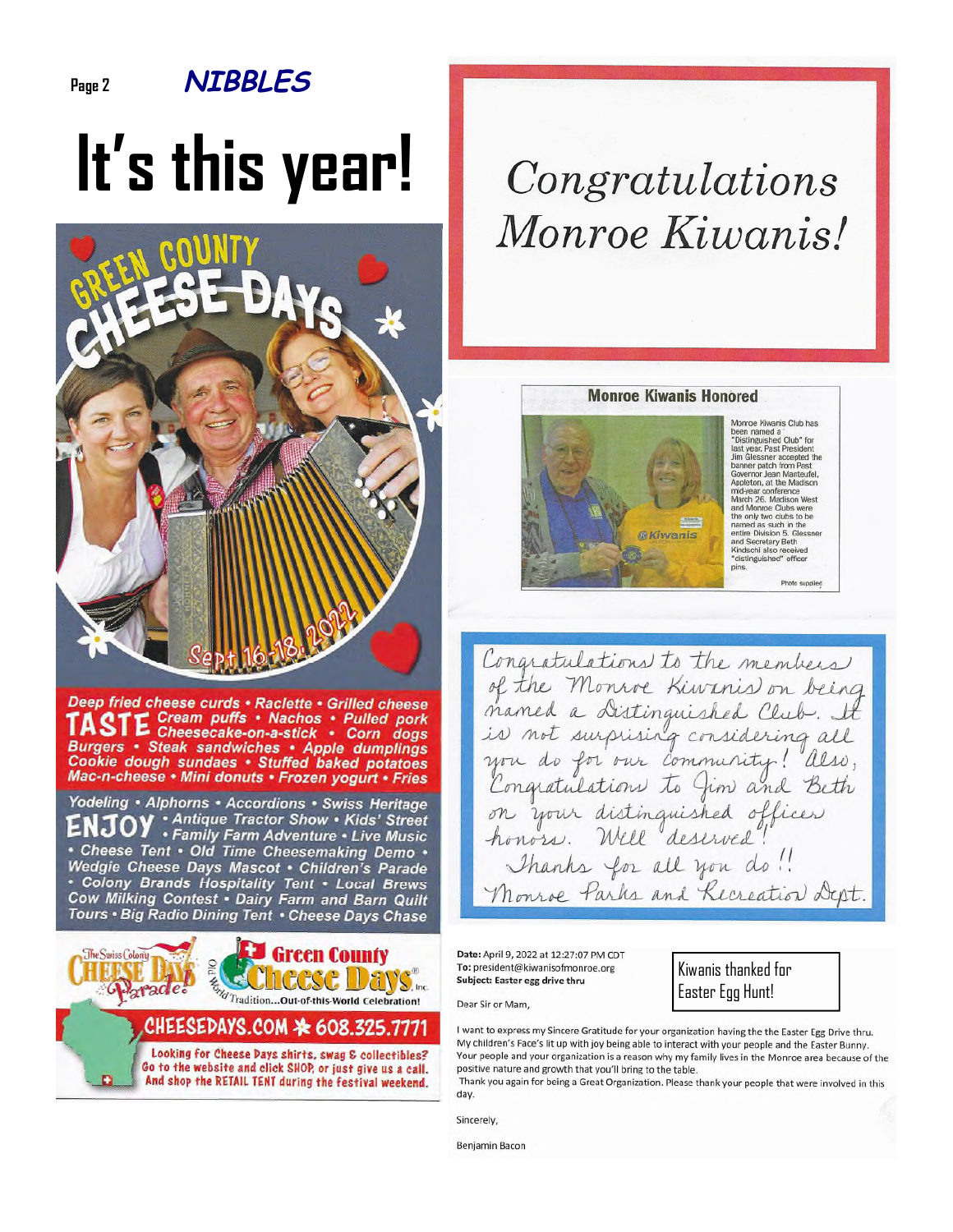



## **Canyon Camp**

**Work weekend will be May 7 and 8. Notify Lee Binkley if you can assist.** 

**This is the 47th year of Monroe Kiwanis assisting at the premier BSA facility!** 

## **Be One Of The Thousand** Points Of Light Join Kiwanis

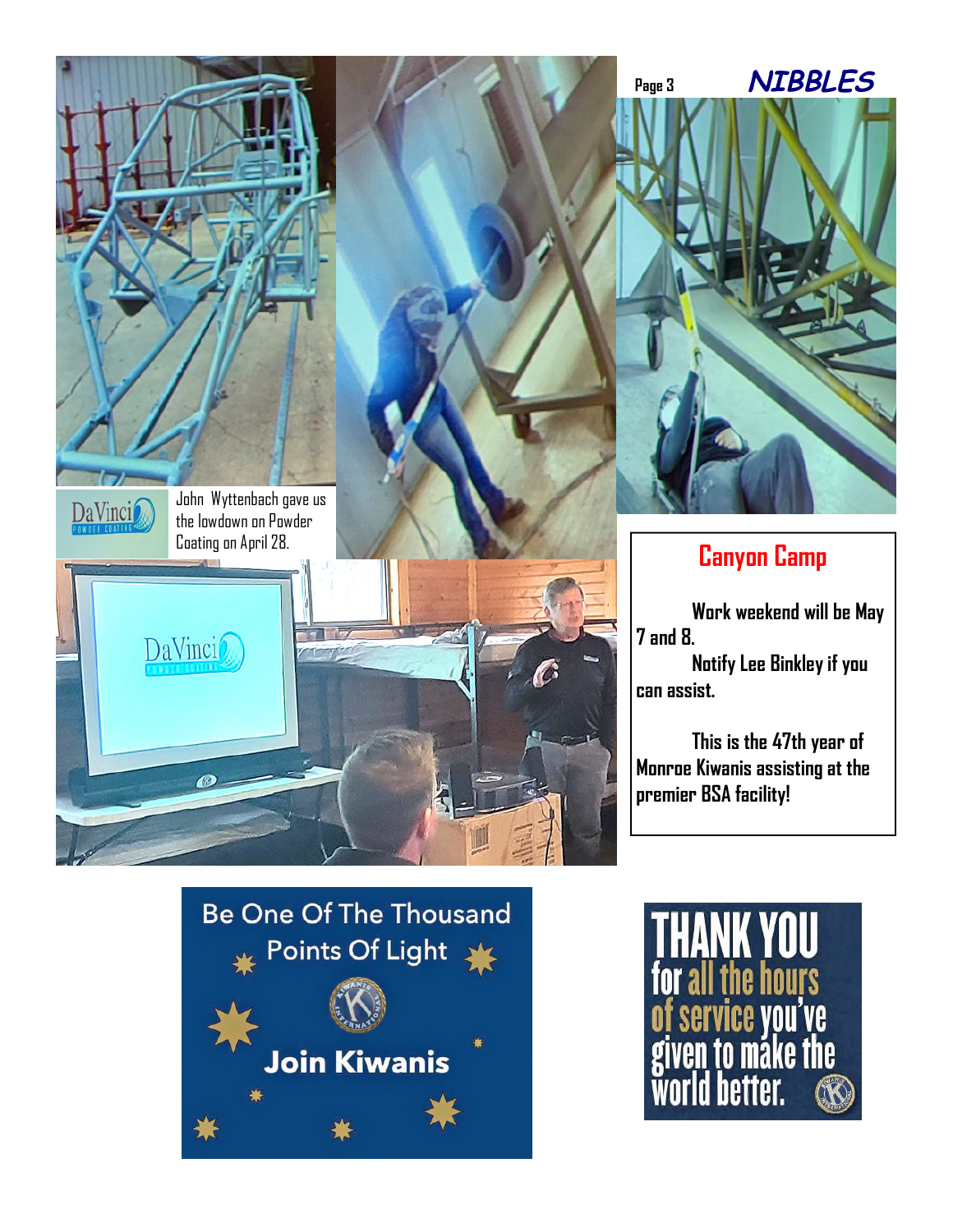

## What is radon?

- Radon is a naturally occurring radioactive gas that is found in the soil
- . You cannot see or smell radon
- . Radon enters the basement of homes through cracks in the ground, openings around pipes, or through dirt floors

## Why test for radon?

- \* Radon can cause lung cancer
	- . Radon is the 2<sup>nd</sup> leading cause of lung cancer in the United States, and the number 1 cause of lung cancer among non-smokers
- . Individuals who smoke and have prolonged exposure to radon have an even higher chance of developing lung cancer

## How do I get my home tested?

- · Green County Public Health
- · \$10 for a radon test kit
- Available at some hardware stores
- \* Your first radon measurement should be made for a minimum of two days in the lowest lived-in level of your home with the windows kept closed
- . A basement can be considered lived-in (for radon testing purposes) if it is occupied at least seven hours per week. Otherwise, the main floor is the best place to test. . If the first test comes back above the action level of 4 pCi/L, then a long-
- term test, at least 90 days and usually 6-12 months, is recommended

Bridget Craker from Green County Health Dept. gave us the scary facts on radon and why we should get our homes tested. Look at the percentage of tests for county areas above recommended levels in slide above. Water testing was also covered.

## Percentage of Tests Higher than EPA Recommended Level in Green County

- Monroe (53566)<br>+ 63.7%
- Brodhead (53520) 43.6%
- lew Glarus (53574) 72.69
- Monticello (53570)<br>+ 45.4%
- Albany (53502)<br>- 46.1%
- 
- Browntown (53522)<br>- 85%
- Brooklyn (53521)<br>57.1% Juda (53550)
- 



## What to do if your home's radon levels are high?

- . Talk with a contractor who is trained and certified for radon mitigation
	- The Wisconsin Department of Health Services maintains list of contractors who are certified for radon mitigation
- Radon mitigation systems
	- · Prevent radon from entering your home by drawing the radon from below the house and venting it through a pipe to the outside air above your roof

#### Who should get their well water tested and when should it be tested?

- \* Everyone who owns a private well should get their well water tested
- . Well water should be tested once each year - Recommended by the Wisconsin Department of Natural Resources
- . New wells need to be tested before use · Required by state well construction code
- . Test anytime there is a change in taste or odor

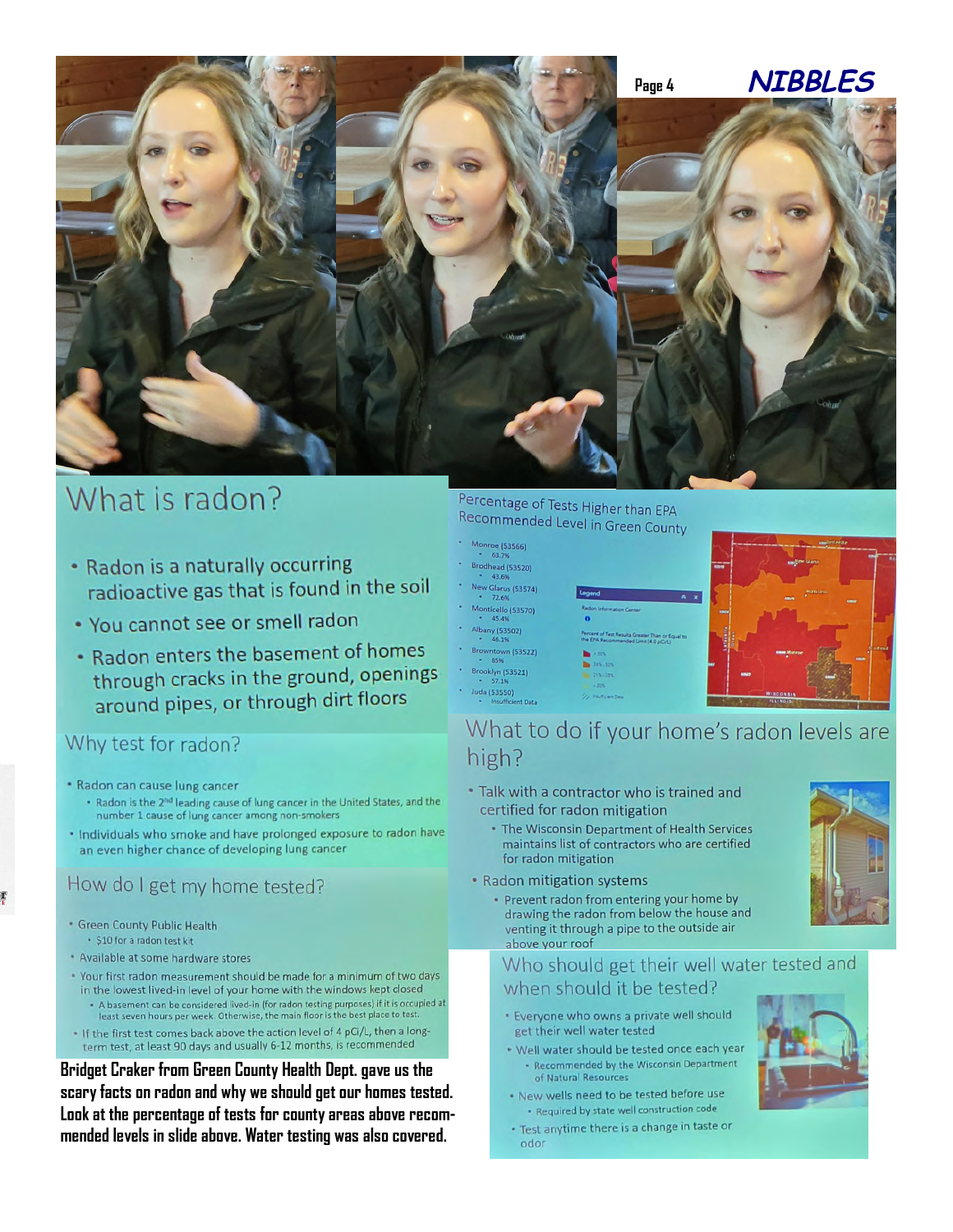

## **Kiwanis Club of Monroe –Board Minutes May 2, 2022**

**Members present**: Stacy Cavanaugh, Shirley Eells, Amanda Gerber, Linda Gebhardt, Jim Glessner, Erik Haworth, Beth Kindschi, Steve Kundert, Dave Mosher, Ron Spielman and Nanci Valentino. Excused: Danielle Hanusa Absent: Patrick Bodell. After a presentation by Ashley Glowacki from Village Youth at 1224, call to order by President Shirley who added to the agenda.

**Secretaries Report-**Moved by Linda, second by Stacy to accept report as emailed, passed.

**Treasurer's report**-The Foundation account has \$2,320.33. Administrative account balance \$979.07. Activities \$46,773.03.There is one outstanding candy account. The splash pad donor recognition will say Kiwanis Club of Monroe.

**Funding Requests**– Ashlee Glowacki requested \$600 to pay legal fees to establish their 501.c.3. After discussion it was decided to explain to their board that Kiwanis pays for services to children rather than an organization. Nanci proposed we pay for the pony rides at the opening of the summer event for Main Street (\$895 for 5 ponies for 4 hours), second by Stacy and passed. Beth moved we give MAC \$1,000 to help support in school programs for kids, second by Dave and passed. Jim proposed we pay for 2 Camp Wawbeek camperships for special needs persons from Green County (\$980 each), second by Amanda and passed.

**Committee Reports –**Reports from active committees:

**Club meetings/House**: Amanda has speakers scheduled for May and beyond, specifics will be in Nibbles. All meetings are at the cabin until mid -October. There is a calendar for "cooks" and anyone wishing to take a meeting can sign up.

**Membership:** Dave proposed Jeff Ditzenberger, Crystal Lundberg and Marta Prahl for membership, second by Jim and passed.

**Storage Building**: Alliant Energy has asked for an easement along the east side of the property. After some discussion it was decided to decline the request.

**Sponsored Youth:** Builder's club will restart in the fall with Crystal Lundburg as the advisor. K-kids may also restart. There was also a discussion about trying BUG or another student rewards program.

**Youth Service/Youth Cabin**: MHS Day of Service will be Friday May 6th weather permitting.

**Scholarships;** there will be one renewal, Preston Ambrose and 3 new recipients which will be presented at annual scholarship rewards night at MHS May 11.

**Old Business**: The website needs to be updated so there is no duplication of information to the board. Nibbles will go out about every two weeks.

**New Business:** We have received thank you notes for the Easter Egg Hunt. Shirley, Beth and Jud plan to attend the Kiwanis International Convention in Indianapolis. Beth explained that the cost of the educational sessions and their related expenses can come from the Activities account, instead of Administration. The attendees will share an apartment rather than 2 hotel rooms. All are registered.

The Kiwanis WI-UM Convention will be held in Fond du Lac August 12-14. The club is entitled to 3 delegates and there is no conference registration cost.

The annual club celebration will be Thursday June  $30^{\mathrm{th}}$  at Turner Hall. Details to follow.

Nanci proposed we close the meeting at 1307, Ron second and passed. Next meeting is June 6th at noon, at the Woodford State Bank boardroom. Club members as well as the board members are welcome.

### **Respectfully submitted by Beth Kindschi, Secretary**